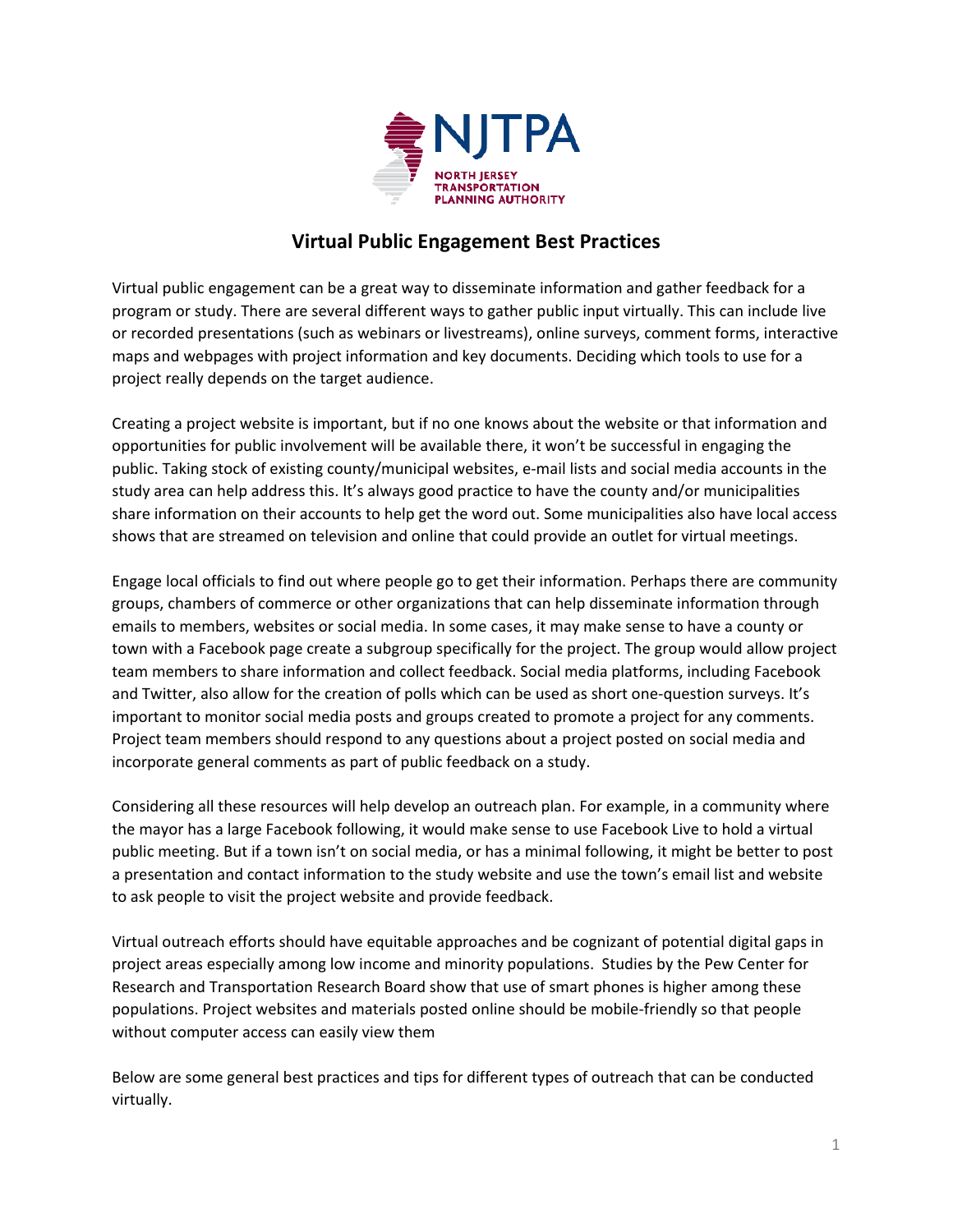# General Tips for Gathering Virtual Public Input

- Consider expanding public comment periods to allow more people to participate as they find out about the opportunity for input. For example, if a comment period is traditionally a month consider making it 6 weeks.
- Provide multiple ways to engage the public so they can participate in the way they are most comfortable. For example, if you are planning to do a webinar, also provide people with a recording they can watch later and a way to submit comments after the virtual meeting.
- Keep virtual public meetings to one hour (or less) in length. If the meeting will consist of Q&A, a 30-minute presentation followed by a 30-minute Q&A session is recommended.
- Presentations posted online may need to be formatted differently than those given in person. If slides are posted, rather than a recording of a presentation, ensure they have adequate information to explain what people are looking at and being asked to provide feedback on.
- Facebook ads can be used to target people living in a community or study area. Ads can also be run in newspapers with information about project websites and a way for people who don't have computer access to request information, such as a number they could call to request that project information be mailed to them.
- Use familiar channels to let people know about the opportunity for public comment, such as websites, social media and e-mail blasts. For example, share the project website on the county/municipal webpage and social media accounts. Share the posts with community groups who can post them to their social media accounts and email information to members.
- If possible, collect or request contact information so you can reach back out, follow up and close the loop on comments received.
- It is important to consider the needs of residents in the study area.
	- Make sure project information is translated for residents who have limited English proficiency.
	- Low-income populations may not have access to virtual outreach or study websites. Study information, including a contact phone number and surveys or other requests for feedback, could be mailed to these households.

## Live Virtual Public Presentation Best Practices

- Do a test run ahead of time.
	- $\circ$  Make sure all the presenters log in early so attendees are not waiting on someone to log into the software.
	- $\circ$  Ensure all presenters/speakers have a quiet space they can use during the meeting.
	- o Test audio, screen sharing, videos etc.
	- o Test the comments to ensure participants will be able to ask questions.
- Eliminate distractions. Make sure you can present/run the meeting without being distracted by something around you.
- Explain that questions will be held until the end but encourage people to submit them via the comment box or chat box.
- Have a moderator to monitor questions as they come in and ensure they get addressed during the Q&A portion.
	- $\circ$  Don't forget to unmute people who call in and want to ask a question.
	- $\circ$  Try to answer as many questions as possible during the live meeting. This demonstrates to members of the public that project sponsors are listening in real time.
- Keep in mind some members of the public may only be able to call in and there may be visually impaired participants so presenters should give a brief explanation of the visuals.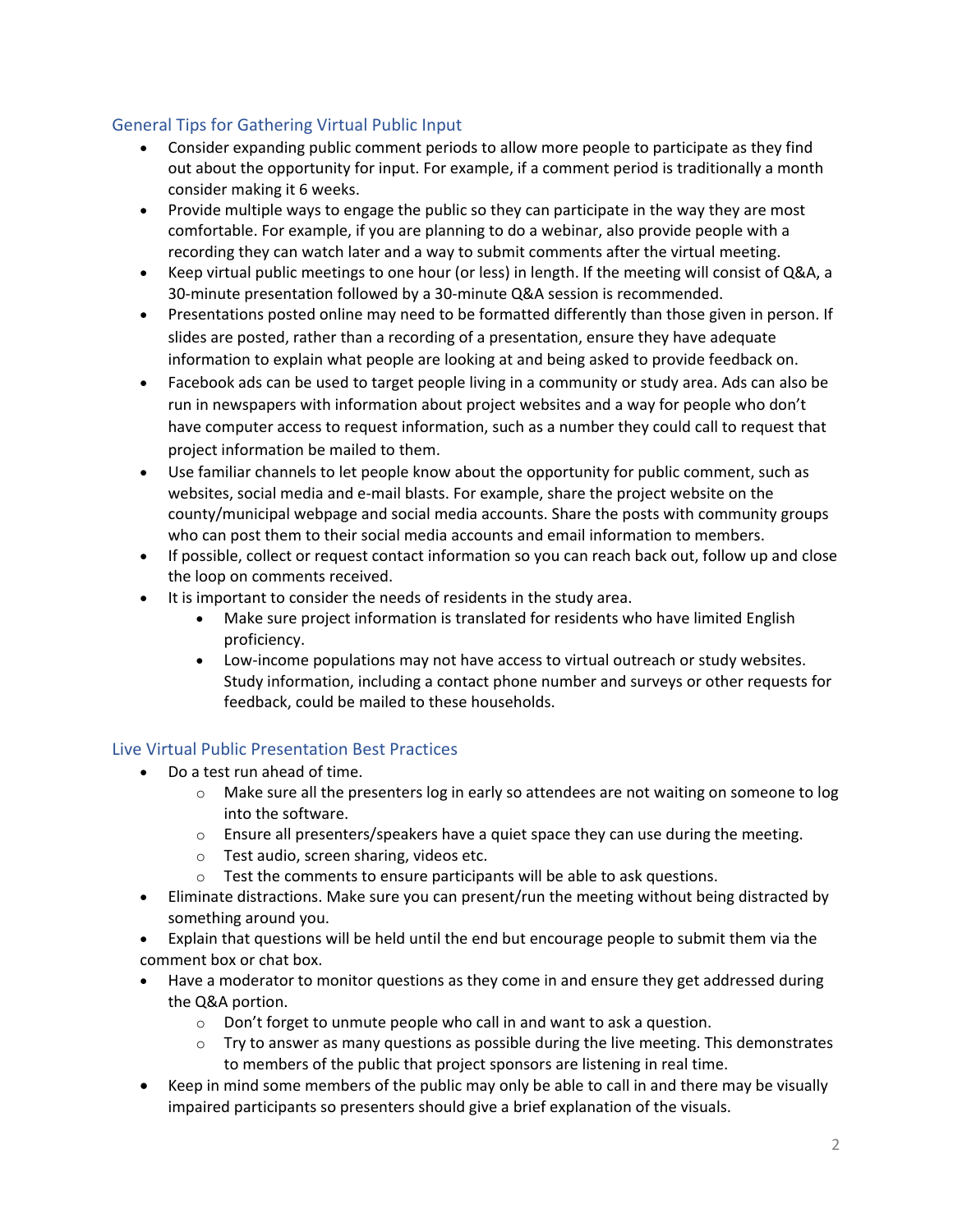- Present public input as an opportunity to have a voice, make a difference. Be engaged and enthused yourself if you expect others to do the same.
- Recognize that the conversation  $-$  comments, dialogue  $-$  may not go as you predicted, so be ready to adjust and respond and let people know they've been heard. Be objective and validate without value judgement.

# Presentation Best Practices (Live or Recorded)

- Keep it brief. You will lose your audience if presentations are too long.
	- o Be clear and concise.
		- Do not use complicated or technical terminology. Ensure the general public can understand what you are presenting.
	- o Don't overload people with too much information.
		- Cut out extensive process/background information.
		- **Focus on what's new.**
		- **Explain what you want feedback on.**
- Slides should be simple and visual. Include images and links.
- Tell people how they can provide feedback (ex: online form, email, phone call)

## Examples of Virtual Public Meetings

#### **Oregon DOT Virtual Open Houses**

#### <https://openhouse.oregondot.org/>

Oregon DOT built a custom website to house online open houses. The site launched in 2017 to gather STIP comments but has since been used for more than 20 meetings, including transportation plans and highway projects. They use a standard template for all these projects and find that is better than having consultants build custom sites for each one.

They usually do this to supplement in-person outreach but have seen an increase in public involvement with the online component. It has worked well in rural and urban communities. Portland Metro Area Value Pricing Feasibility Analysis had two virtual open houses with more than 13,000 total participants, generating more than 6,000 comments.

- Because NJTPA subregions host some study websites it would be difficult to mirror this.
- The open house website, however, could serve as a model for what information a subregion should put on a study website, which would be used in conjunction with a live virtual meeting using either GoToMeetings or YouTube live.
	- $\circ$  "On demand" stations include embedded video, documents, interactive maps and questionnaires.

#### **Missouri DOT**

#### <https://www.modot.org/online-public-meetings>

MDOT has used virtual meetings in tandem with in person meetings. It's not clear from the past meetings how the public could participate from the live event. They shifting a planned in person meeting to virtual on 3/19/2020 (They put out a public notice: [www.modot.org/node/18159\)](https://www.modot.org/node/18159). In lieu of an in person meeting they posted information about the detour routes online and had an online comment form up throughout the day on 3/19 so that people could respond. Here is the webpage for reference: <https://www.modot.org/route-79-virtual-public-meeting>